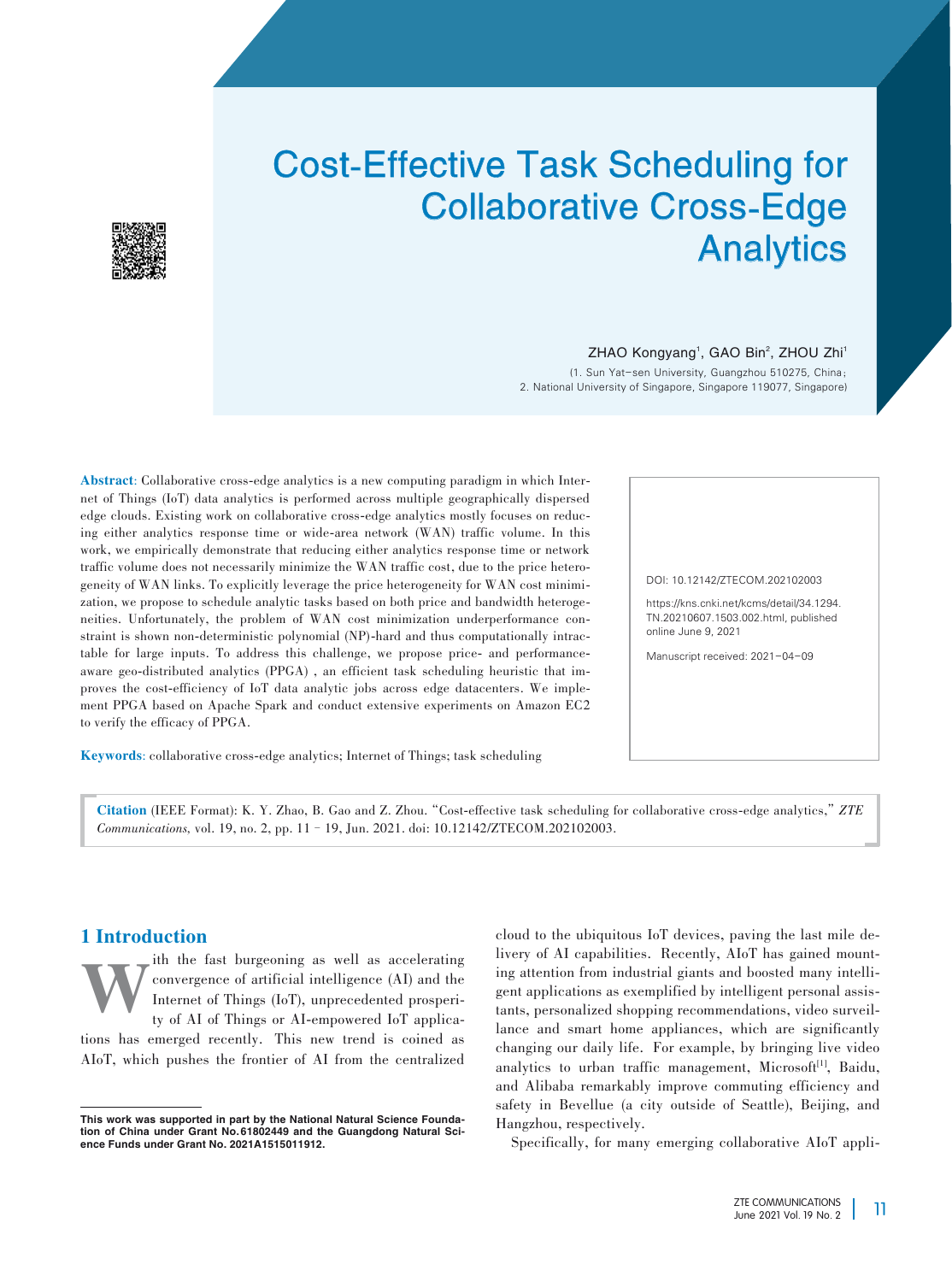cations spanning across multiple regions and edge datacenters[2–3] , the raw data generated at each datacenter can be huge, redundant and unlabeled<sup>[4]</sup>. For example, for urban traffic control and management, the raw data born at each edge datacenter contains only the ID and timestamp of the vehicles traversing this region, but not the global trajectory of each vehicle, which can be used to learn the vehicle behavior. While for the smart retail application, the raw data of each unmanned store only contains the shopping record of each user and item information of each good, rather than the user preference and item popularity data that can be used to learn the user's shopping behavior. To extract the labeled data (e.g., vehicle trajectory, user preference and item popularity data over multiple stores) that can be used to train an AI model in such collaborative cross-region scenarios, we need to perform preprocessing to the raw data stored at crossregion edge datacenters to obtain some statistical query results (i.e., labeled data, such as the item popularity over multiple stores), employing data-parallel frameworks such as Map-Reduce, Spark and Flink.

In this paper, we propose to empower AIoT by optimizing data preprocessing across multiple edge datacenters, which is referred to as collaborative cross-edge analytics<sup>[5-6]</sup>. With collaborative cross-edge analytics, we push the computation tasks of both the input stage (e.g., Map) and the output stage (e.g., Reduce) of the analytics framework (e.g., Map-Reduce) to the widespread edge datacenters where the data was born, instead of collecting raw data to the master datacenter as shown in Fig. 1a. Fig. 1b shows an example of collaborative cross-edge analytics, in which both Map and Reduce tasks are moved to the place where the data is stored. Since in the output stage tasks are distributed across edge datacenters, the intermediate data after the input stage still needs to be shuffled across edge datacenters for final analytic results. Unfortunately, due to the aforementioned bandwidth heterogeneity of the cross-edge wide-area network (WAN) links, the duration of different cross-edge shuffle transfers can be greatly diverse. To cut down the finish time of the shuffle phase by mitigating the stragglers (i. e., the slowest ones), a WAN bandwidth-aware task placed for the output stage has been proposed.

Apart from the performance, another primary objective for collaborative cross-edge analytics is the WAN bandwidth cost. Compared with the sufficient intra-edge network bandwidth, cross-edge network bandwidth is far scarcer and more expensive. Motivated by the exacerbating shortage of WAN bandwidth, recent efforts have been made to minimize the amount of data that traverses the expensive WAN. For example, Pixida<sup>[7]</sup>, Geode<sup>[8]</sup> and Iridium<sup>[6]</sup> reduce the WAN bandwidth usage by cost-efficient task placement, i. e., placing more tasks at datacenters with more input data. However, for collaborative cross-edge analytics, is the reduction of WAN bandwidth usage really translated into cost savings? The answer is probably"No", unfortunately. The rationale is that the price of WAN bandwidth usage (in US dollar per GB, in terms of the bill for one unit of data transfer) for different WAN links also shows diversity. Currently, Infrastructure-asa-Service (IaaS) cloud service providers such as Amazon EC2, Microsoft Azure and Google Cloud Engine charge outgoing bulk data transfer from different datacenters with various prices, as illustrated in Table 1. The price diversity clearly indicates that using less WAN bandwidth does not



▲Figure 1. Illustration of collaborative cross-edge analytics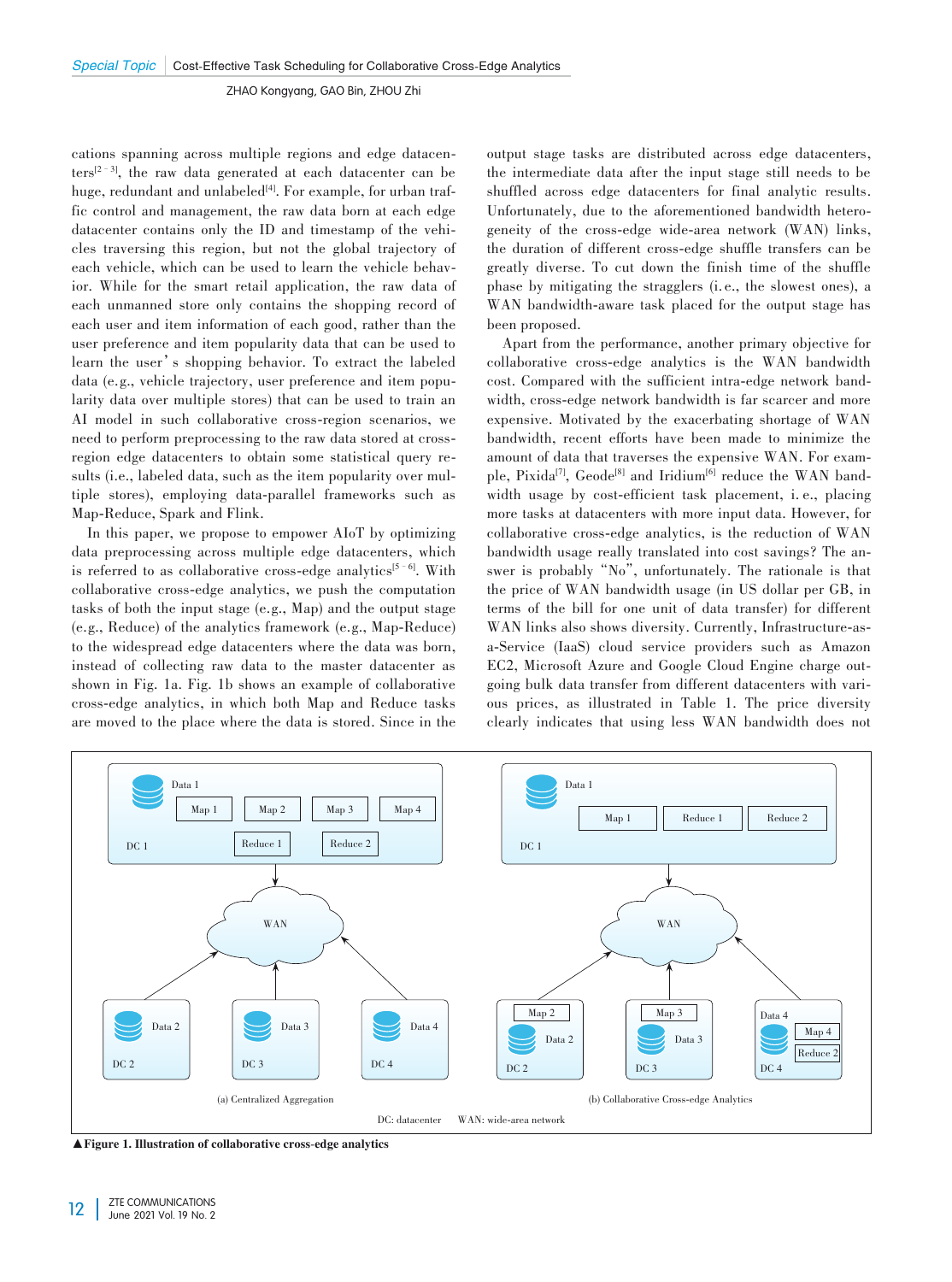| ▼Table 1. Price heterogeneity (in US dollar per GB) of outgoing WAN |  |
|---------------------------------------------------------------------|--|
| bandwidth usage at different regions of Amazon EC2                  |  |

| Location            | Price |
|---------------------|-------|
| Frankfurt           | 0.02  |
| Iceland             | 0.02  |
| London              | 0.02  |
| Northern California | 0.02  |
| Northern Virginia   | 0.02  |
| Ontario             | 0.02  |
| Oregon              | 0.02  |
| Tokyo               | 0.02  |
| Mumbai              | 0.086 |
| Seoul               | 0.09  |
| Singapore           | 0.09  |
| Sydney              | 0.09  |
| Sao Paulo           | 0.16  |

WAN: wide-area network

necessarily mean less usage cost. Even worse, our statistical study on the Amazon AWS platform in Section 2 shows that, for datacenters connected to faster WAN links, the WAN bandwidth usage price is usually higher. Intuitively, with such a performance-cost tradeoff, existing performance driven task scheduling for collaborative cross-edge analytics would greatly increase the usage cost of WAN bandwidth.

Motivated by the price heterogeneity as well as the performance-cost tradeoff for the WAN bandwidth, we argue that price-awareness should be brought to task scheduling of collaborative cross-edge analytics. Given the non-coincidence between performance and bandwidth usage cost, we propose to minimize WAN bandwidth usage cost under performance guarantee, i. e., response time constraint. This problem is proven NP-hard, and we design PPGA, an efficient greedybased scheduler that explicitly leverages both price and bandwidth heterogeneity, to place tasks across geo-distributed edge datacenters. PPGA is implemented based on Apache Spark and deployed across five Amazon EC2 regions. Extensive experiments using realistic benchmarks and workloads have shown that PPGA can reduce the WAN cost of collaborative cross-edge by up to 31.6%.

# 2 Background and Motivation

## 2.1 Collaborative Cross-Edge Analytics

We consider a cross-edge infrastructure, in which multiple edge datacenters at different regions are interconnected by a WAN and to host AIoT services locally. With such a setup, data are naturally born at each edge cloud in a distributed fashion, while a dataset (e.g., shopping records for a smart retail service) generally contains multiple data partitions that are originated across different edge datacenters. Traditionally, to analyze such a dataset, the centralized aggregation approach is adopted as shown in Fig.1a, i.e., all the data partitions are transferred to a master datacenter to be processed.

With collaborative cross-edge analytics<sup>[6]</sup>, a job query script is first converted into a direct acyclic graph (DAG) of consecutive stages, each stage consisting of many parallel tasks that can be executed at different DCs. For the example of the Map-Reduce query illustrated in Fig. 1, the corresponding DAG contains two stages: Map and Reduce. Tasks of the input stages (Map in Fig. 1) are pushed to the place where the data partitions are stored, so that data can be processed locally. The output of input stages, called intermediate data, is then shuffled to output stages (e. g., Reduce in Fig. 1) to compute the final query results. Since consecutive stages are linked by data dependency, a stage (e.g., Reduce) can be started only after it has received all the intermediate data from parent stages (e.g., Map). For input stage tasks, the commonly adopted approach is "site-locality", i.e., their locations are the same as the locations of their input data. As a result of data locality and in-memory caching, input stages can be finished extremely quickly.

The scarcity of WAN bandwidth has resulted in the high usage price of WAN bandwidth. Currently, IaaS cloud providers such as Amazon AWS, Microsoft Azure and Google Cloud Engine charge the WAN bandwidth usage while leave the intra-datacenter bandwidth usage for free. Moreover, the price of outgoing WAN bandwidth usage at different datacenters also exhibits moderate diversity, due to various capital expenditure (Cap. Ex) and operational expenditure (Oper. Ex) at different regions. As illustrated in Table 1, for the case of Amazon EC2, the outgoing WAN bandwidth usage price at different datacenters varies from \$0.02 per GB to \$0.16 per GB.

#### 2.2 Motivation

The tradeoff between the performance and the cost is shown in this section. The above example motivates us to take advantage of the heterogeneities of usage price and bandwidth of the WAN, and then further optimize the cost and performance of the shuffle phase. Clearly, to minimize the cost of WAN bandwidth usage, more Reduce tasks should be placed at datacenters with higher usage cost of out-going WAN bandwidth, so that more intermediate data would be transferred out from datacenters with lower usage price of WAN bandwidth. On the other hand, to minimize the finish time of the shuffle phase, more Reduce tasks should be placed at datacenters connected to faster interdatacenter WAN links. Thus, if it is the idle case that datacenters with higher usage price of WAN bandwidth are connected to faster WAN links, placing more Reduce tasks at these datacenters optimizes the cost and performance simultaneously.

Unfortunately, however, our empirical measurements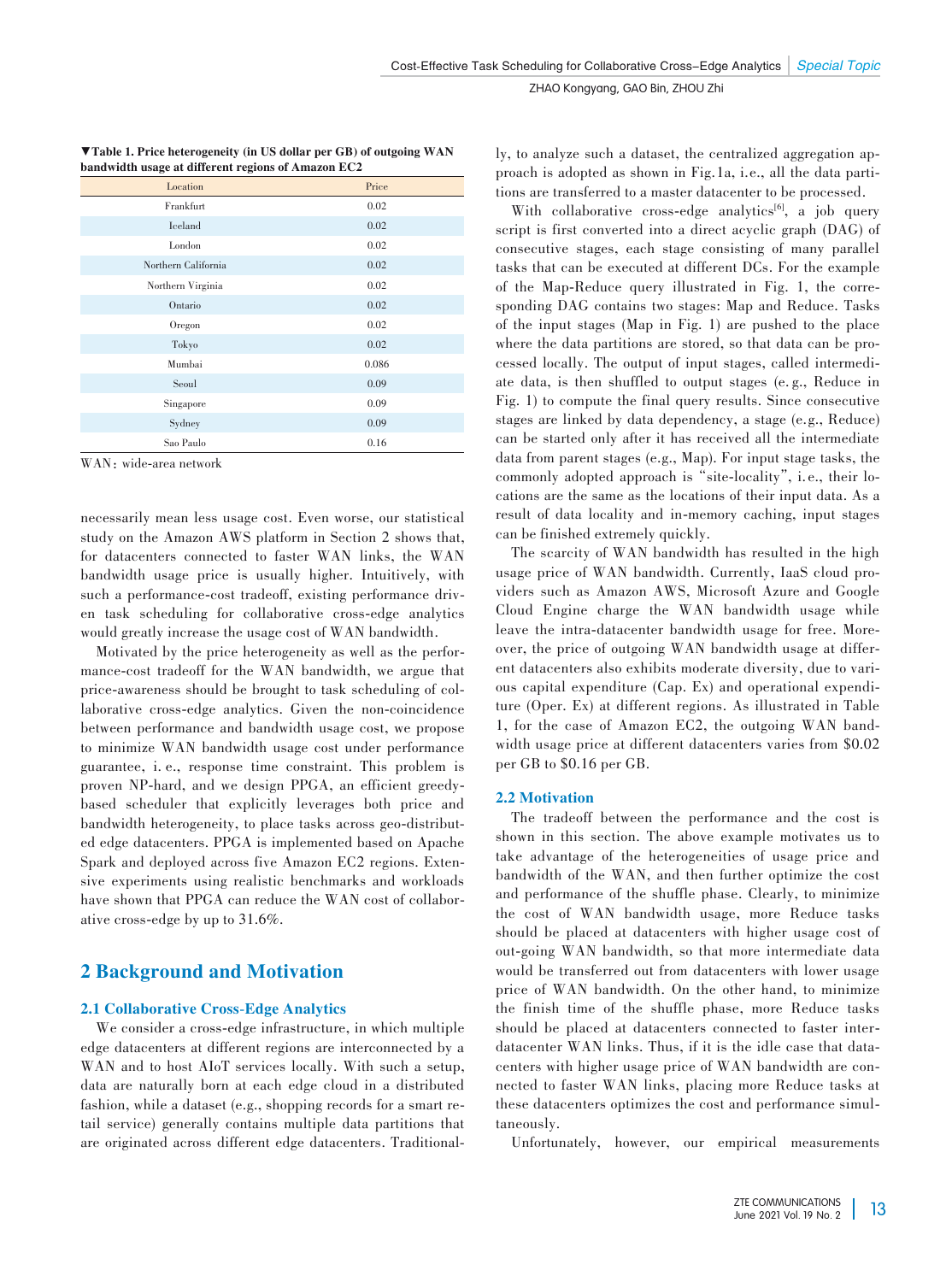based on Amazon EC2 show that datacenters with higher usage price of WAN bandwidth are not necessarily connected to faster WAN links. Specially, we first measure the available inter-datacenter WAN bandwidth between 5 regions of Amazon EC2: Oregan (North America), Singapore (Asia-Pacific), Sao Paulo (South America), Sydney (Oceania) and Mumbai (Asia-Pacific). We then plot the usage price of WAN bandwidth, as well as the average bandwidth of the WAN links connected to each region in Fig. 2. Interestingly, we observe that there is an approximate negative correlation between the average WAN bandwidth and the usage price. Specifically, for the 4 locations of Mumbai, Singapore, Sydney and Sao Paulo, there is a clear negative correlation between the average WAN bandwidth and the usage price. This observation convincingly demonstrates the inherent tradeoff between performance and cost of the shuffle phase.

To navigate the cost-performance tradeoff, we propose to minimize the cost of WAN bandwidth usage while enforcing the shuffle phase to be finished within a pre-defined deadline. The rationale of bounding the finish time rather than minimizing it is that, for some realistic analytic jobs, the analytic result is used by a future event or decision making with a time lag. Therefore, finishing the analytic job within the time lag would not compromise future events or decision making. Towards the goal of minimizing WAN bandwidth usage with bounded finish time of the shuffle phase, we propose PPGA, a task scheduler that leverages the heterogeneities of usage price as well as the bandwidth of the crossedge WAN, in the next section.

# 3 Model and Optimization for Collabora⁃ tive Cross-Edge Analytics

In this section, we present the formulation and optimization for WAN price and performance-aware task scheduling



▲Figure 2. Usage price of outgoing WAN bandwidth versus the average outgoing WAN bandwidth of 5 Amazon EC2 regions

of collaborative cross-edge analytics.

#### 3.1 Infrastructure

We consider an AIoT service provider running AIoT services and originate data on a set of *N* geographically dis‑ persed edge datacenters, denoted by  $\mathcal{D} = \{1, 2, \ldots, N\}$ . Here each edge datacenter can be a private datacenter, a public multi-tenant datacenter (e.g., Amazon EC2), or a public colocation datacenter (e.g., Equinix). The computational capacity of each datacenter  $i \in \mathcal{D}$  is denoted as  $C_i$ , in terms of the maximal number of computational tasks that can be executed in a parallel manner.

With collaborative cross-edge analytics, a job query script is first converted into a direct acyclic graph (DAG) of consecutive stages<sup>[9]</sup>. Then, an intuition globally schedules the stages in the DAG all together. However, such global scheduling requires prior knowledge of the task characteristics of all stages, as well as the long-term bandwidth availability. Though they are predictable, an exact prediction without error is difficult. Therefore, scheduling the DAG is not practical<sup>[10]</sup>. Instead, we schedule tasks stage by stage in an online fashion, i.e., we choose to schedule the tasks within the same stage to geo-distributed datacenters, rather than considering all the tasks in the DAG. Note that the default task scheduler of Spark also adopts the stage‑by‑stage method. Though such online scheduling may not be globally optimal, it enables adjustments that can be made on the fly to better cater to the dynamic job progress and network environment.

For a given stage of the job DAG, we use  $\mathcal{J} = \{1, 2, ..., M\}$ to denote the set of *M* Reduce tasks which can be scheduled to different edge datacenters and executed in parallel. To denote the placement scheduling of those Reduce tasks, we introduce binary variables  $x_{ii} \in \{0,1\}$ ,  $\forall i \in \mathcal{D}$  $x_{ii} \in \{0, 1\}, \forall i \in \mathcal{D}$  =  $\{1, 2,..., N\}, \forall j \in \mathcal{J} = \{1, 2,..., M\}.$  Specifically, if the task *j* ∈ *J* is allocated to edge datacenter *i* ∈ *D*, then  $x_{ii}$  = 1, oth– erwise  $x_{ii} = 0$ . Since each task  $j \in \mathcal{J}$  can be scheduled to one and only one edge datacenter, we have the following placement constraint:

$$
\sum_{i \in \mathcal{D}} x_{ij} = 1, \forall j \in \mathcal{J}.
$$
 (1)

Besides the above placement constraint, the task scheduling is also constrained by the computational capacity of each edge datacenter. That is, the number of Reduce tasks allocated to each edge datacenter *i* cannot exceed the computational capacity *Ci* of datacenter *i*:

$$
\sum_{j \in \mathcal{J}} x_{ij} \leq C_i, \forall i \in \mathcal{D}.\tag{2}
$$

For Reduce task  $j \in \mathcal{J}$ , it has to gather intermediate data from other edge datacenters to reduce operation. Here we use  $S_{ii}$  to denote the amount of intermediate data stored at data–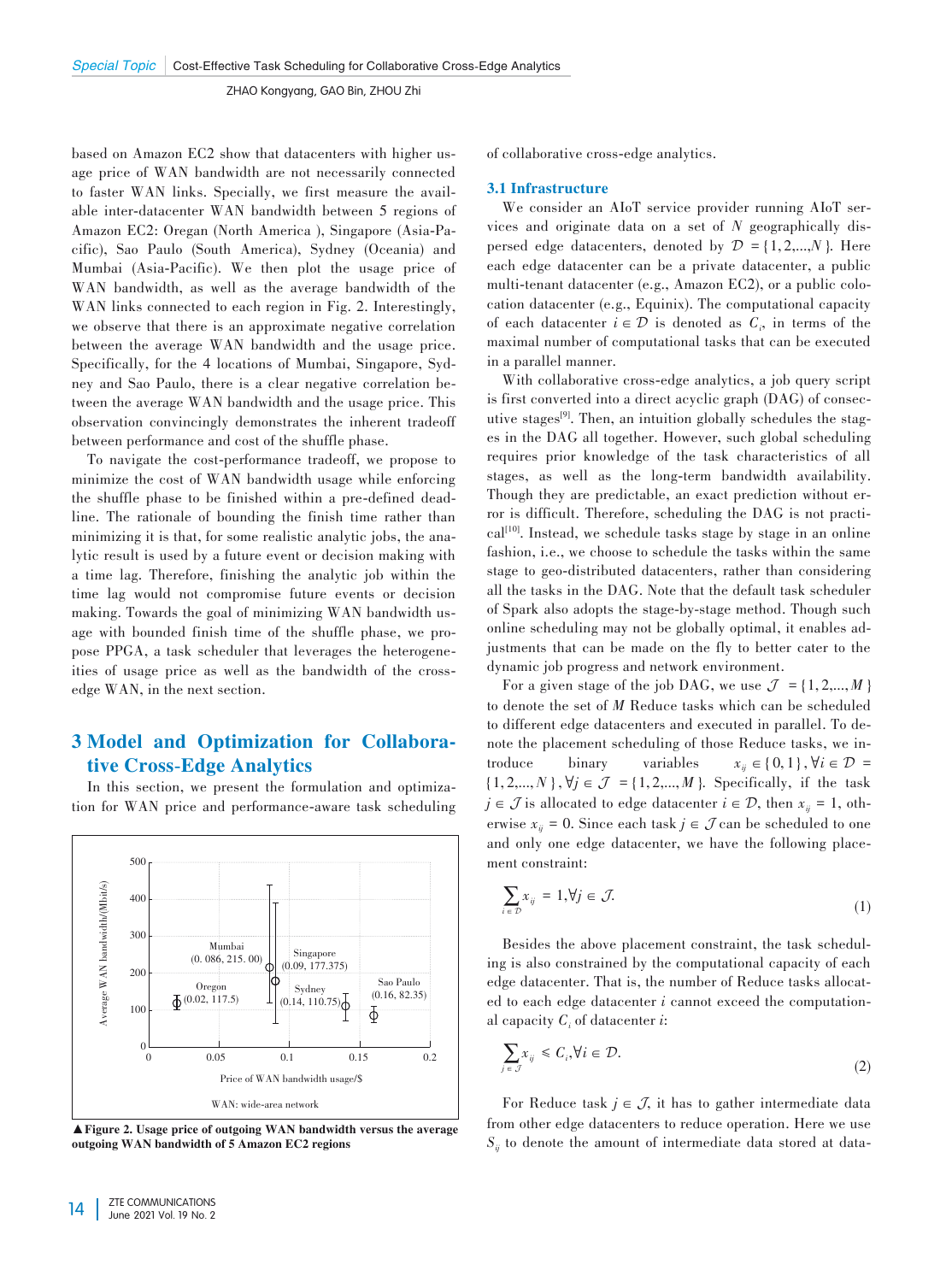center *i* and to be collected by Reduce task *j*. For the shuffle phase where intermediate data are transferred across edge datacenters and given the source edge datacenter *i* and destination edge datacenter *k*, the amount of intermediate data transferred from edge datacenter *i* to edge datacenter *k* can be denoted as  $\sum_{j \in \mathcal{D}} S_{ij} x_{kj}$ .

#### 3.2 Performance of Shuffle Phase

Given the available pair-wise bandwidth of the WAN link from edge datacenter *i* to edge datacenter  $k$ ,  $B_{ik}$ , and together with the amount of intermediate data traversing this WAN link, the duration of the corresponding intermediate data  $\sum_{j \in \mathcal{D}} S_{ij} x_{kj}$ 

transfer can be denoted as  $\overline{B_{ik}}$ . Since the performance,

in terms of the finish time of the intermediate data shuffle phase, is determined by the slowest intermediate data transfer, it can be formulated as:

$$
z = \max_{i \in \mathcal{D}} \max_{k \in \mathcal{D}} \frac{\sum_{j \in \mathcal{D}} S_{ij} x_{kj}}{B_{ik}}.
$$
 (3)

Here if  $i = k$ , it means that the corresponding intermediate data transfer is an intra-edge transfer rather than a crossedge WAN transfer. Since the intra-edge network bandwidth typically far more overweighs the cross-edge WAN bandwidth, the former can be finished very soon.

If we enforce the shuffle phase to be finished before the deadline *W*, each intermediate data transfered from edge datacenter *i* to edge datacenter *k* should be finished within this deadline *W*, that is:

$$
\frac{\sum_{j \in \mathcal{D}} S_{ij} x_{kj}}{B_{ik}} \le W, \forall i, k \in \mathcal{D}
$$
\n
$$
(4)
$$

#### 3.3 Cost of WAN Bandwidth Usage

Unlike the moderately sufficient intra-edge bandwidth, the cross-edge WAN bandwidth represents a scarce resource that incurs high capital and operational expenditure. For this reason, internet service providers (ISP) and IaaS edge cloud providers typically charge WAN bandwidth usage according to the bytes transferred, i. e., the amount of data transferred across the WAN. Specifically, for IaaS edge cloud providers such as Amazon AWS, Microsoft Azure and Google Cloud Engine (GCE), the price for inter-datacenter WAN transfer is dependent on the source datacenter of the transfer, and different source datacenters usually have various prices. Here we use  $P_i$  to denote the WAN bandwidth usage price for traffic going out of datacenter  $i$ , and  $P_i$  exhibits geographical diversity across datacenters. Given the amount of  $\sum_{j \in \mathcal{D}} S_{ij} x_{kj}$  of intermediate data transferred from edge datacenter *i* to edge datacenter *k*, the WAN bandwidth usage cost is given by  $P_i \sum_{j \in \mathcal{D}} S_{ij} x_{kj}$ . Considering all the inter-datacenter WAN trans–

fers, the total cost of WAN bandwidth usage can be computed by:

$$
\sum_{i \in \mathcal{D}} \sum_{k \in \mathcal{D}, k \neq i} P_i \sum_{j \in \mathcal{D}} S_{ij} x_{kj} \tag{5}
$$

#### 3.4 Problem Formulation

The objective of optimizing the task scheduling of collaborative cross-edge analytics is twofold: shortening the finish time of the shuffle phase and reducing the cost of WAN bandwidth usage. Here comes the question that whether the above two objectives are coincident. To answer this question, we first look at the performance formulation and cost formulation. Intuitively, to reduce the finish time of the shuffle phase, we should place more Reduce tasks at edge datacenters connected to higher bandwidth (i.e., *Bik*) WAN links. On the other hand, to minimize the cost of WAN bandwidth usage, we should place more Reduce tasks at datacenters with lower bandwidth usage prices (i.e., *Pi* ). Unfortunately, as we have empirically demonstrated in Section 2, the bandwidth usage price at the datacenter with faster WAN links is typically higher and thus the performance goal is consequently not aligned to the cost goal.

To address the challenge of contradictory performance and cost objectives, we propose to minimize the cost of WAN bandwidth usage while enforcinge the shuffle phase to be finished within a pre-defined deadline. Formally, such a performance-cost tradeoff problem can be formulated as the following integer programming (IP):

$$
\min \sum_{i \in \mathcal{D}} \sum_{k \in \mathcal{D}} \sum_{k \in \mathcal{D}} P_i S_{ij} x_{kj}
$$
\n
$$
\text{s.t.} \sum_{k \in \mathcal{D}} x_{kj} = 1, \forall j \in \mathcal{J}
$$
\n
$$
\sum_{j \in \mathcal{J}} x_{kj} \leq C_k, \forall k \in \mathcal{D}
$$
\n
$$
\sum_{j \in \mathcal{D}} S_{ij} x_{kj}
$$
\n
$$
\frac{\sum_{j \in \mathcal{D}} S_{ij} x_{kj}}{B_{ik}} \leq W, \forall i, k \in \mathcal{D}
$$
\n
$$
x_{kj} \in \{0, 1\}, \forall k \in \mathcal{D}, j \in \mathcal{J}.
$$
\n
$$
(6)
$$

Remark: A widely adopted alternative approach to navigating the performance-cost tradeoff is to transform the finish time into monetary cost, and then minimize the total cost. It is however nontrivial to precisely map the finish time of the shuffle phase to economic cost. In contrast, our model is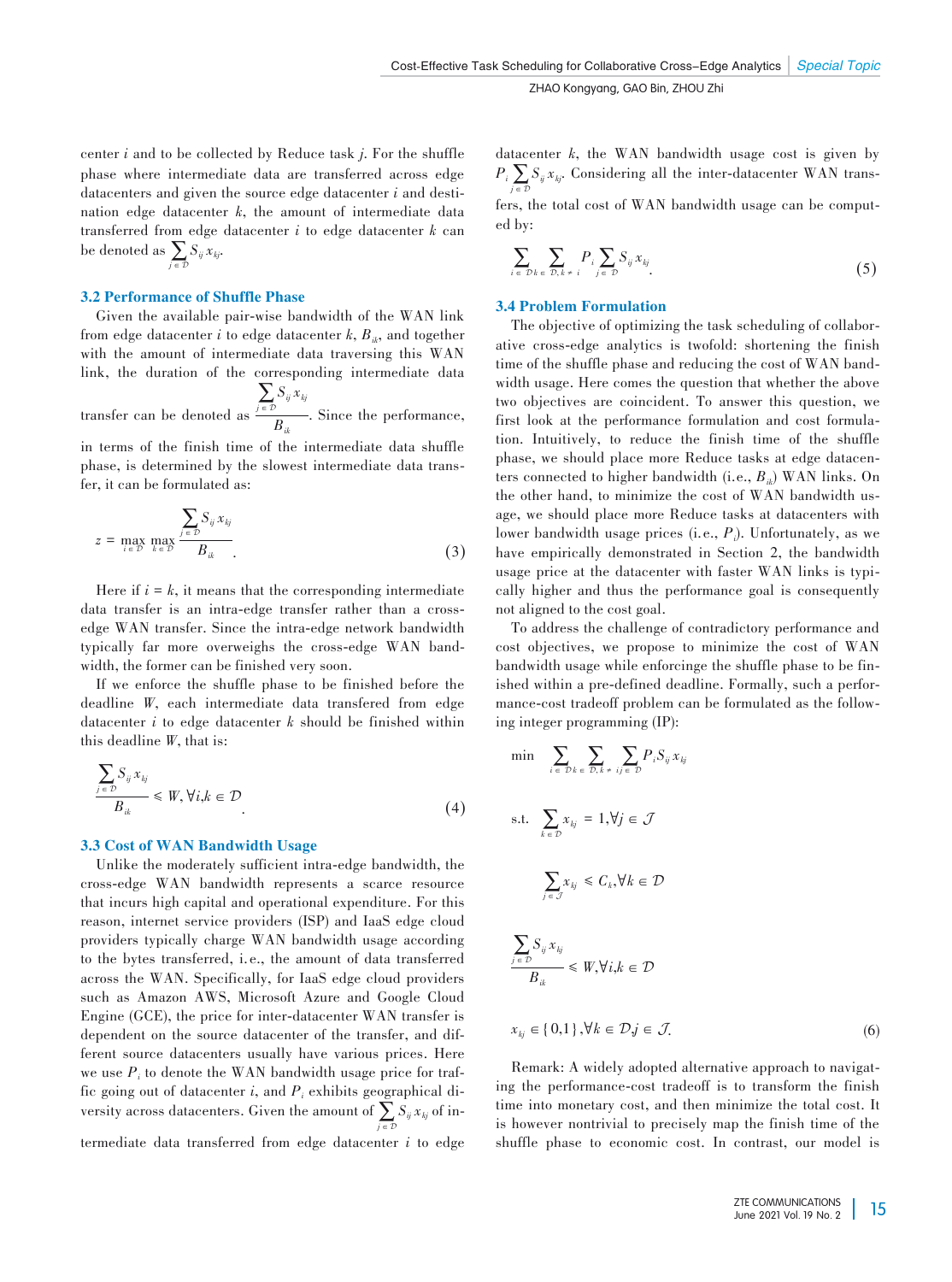more amenable to practical implementation, since based on the stringency of the job query it is ready to set a reasonable deadline *W* to ensure moderate performance.

**Theorem 1:** The cost-performance tradeoff problem is NP-hard.

Proof: We construct a polynomial-time reduction from the cost-performance tradeoff problem to the Generalized Assignment Problem (GAP), a classic combinatorial optimization problem which is proven NP-hard:

min 
$$
\sum_{i=1}^{m} \sum_{j=1}^{n} c_{ij} x_{ij}
$$
  
s.t.  $\sum_{i=1}^{m} x_{ij} = 1, \forall j = 1,...,n$   
 $\sum_{j=1}^{n} w_{ij} x_{ij} \le t_i, \forall i = 1,...,m$ 

$$
x_{ij} \in \{0,1\}, \forall i = 1,...,m, j = 1,...,n. \tag{7}
$$

Given an instance  $A = (m,n,c_{ij},w_{ij},t_i)$  of the GAP, we map it to an instance of the cost-performance tradeoff problem with  $A' = (|D| = m, |\mathcal{J}| = n, c_{ij} = \sum_{k \neq i, k \in |\mathcal{D}|} P_k S_{kj}, w_{ij} = 1, t_i = C_i, W =$ +∞). Clearly, the above mapping can be done in polynomial

time. Then, if there exists an algorithm that solves the costperformance tradeoff problem *A'*, it solves the corresponding GAP *A* as well. As a result, the GAP can be treated as a special case of the cost-performance tradeoff problem. Given the NP-hardness of GAP, the cost-performance tradeoff problem must be NP-hard as well.

Theorem 1 reveals that solving the cost-performance tradeoff problem is NP-hard and it is computationally infeasible for large input. Thus, we propose to develop a heuristic that seeks a good approximate solution to the cost-performance tradeoff problem.

#### 3.5 Greedy-Based Heuristic for Task Scheduling

Before deriving the heuristic for task scheduling, we first rewrite the objective function of the cost-performance tradeoff problem as follows:

$$
\sum_{i \in \mathcal{D}} \sum_{k \in \mathcal{D}} \sum_{k \neq ij \in \mathcal{D}} P_i S_{ij} x_{kj} = \sum_{i \in \mathcal{D}} \sum_{j \in \mathcal{J}} P_i S_{ij} \sum_{k \in \mathcal{D}, k \neq i} x_{kj} =
$$
\n
$$
\sum_{i \in \mathcal{D}} \sum_{j \in \mathcal{J}} P_i S_{ij} \left( 1 - x_{ij} \right).
$$
\n(8)

The above equation indicates that, to minimize the cost of WAN bandwidth usage, we need to maximize the term  $\sum_{i \in \mathcal{D}} \sum_{j \in \mathcal{J}} P_i S_{ij} (1 - x_{ij})$ . Intuitively then, task  $j \in \mathcal{D}$  should be scheduled to edge datacenters with a larger  $P_i S_{ij}$ . With this insight, we first list the tasks in  $D$  in a non-increasing order of the value  $\sum_{j \in \mathcal{J}} P_i S_{ij}$ , and then the next task on the list is scheduled to the available datacenter with the largest  $P_i S_i$ without exceeding the computing capacity or compromising the performance goal. The detail is given in Algorithm 1.

#### **Algorithm 1: Greedy-based heuristic for task scheduling**

**Input:** Edge datacenter capacity,  $C_k$ ; WAN bandwidth,  $B_{ik}$ ; Price of WAN bandwidth,  $P_k$ ; Deadline, *W*; Amount of intermediate data, *Skj* ; **Output:** Task placement, *xkj* ; 1: list the tasks in  $D$  in a non-increasing order of the value  $\sum_{k \in \mathcal{D}} P_k S_{kj}$ 2: Define  $u_{kj} = \max_{i \in \mathcal{D}} \frac{S_{ij}}{B_{ii}}$  $\frac{y}{B_{ik}}$ , $\mathcal{M}_k = \emptyset$ , $\forall k$ , $j$ ; 3: **for**  $j = 1, 2, ..., M$  **do**  $4: k^* = argmin_{k \in \mathcal{D}} \Big\{ P_k S_{kj} \Big\} \sum_{l \in \mathcal{M}_i} X_{kl} \leq C_k - 1, \sum_{l \in \mathcal{M}_i} X_{kl} u_{kl} \leq W - 1$  $u_{kj}$ }  $5: x_{k^*j} = 1, \mathcal{M}_{k^*} = \mathcal{M}_{k^*} \cup \{j\}$ 6: **end for** 7: **return**  $x_{kj}$ ;

# 4 Implementation and Performance Evaluation

#### 4.1 Implementation

The implementation of PPGA is on top of the Apache Spark framework. We override Spark's default scheduler and build our existing solution together with the default scheduler. When a taskset is submitted, we choose the scheduling method according to the dependency type of the taskset. When the taskset has shuffle dependency, we try to use PPGA to optimize the task placement. If PPGA is not suitable for the taskset, we choose default scheduler to finish task scheduling.

#### 4.2 Experimental Setup

1) Experimental platform: Our experiment cluster is deployed on 5 datacenters with 10 instances. The 5 datacenters we choose are Singapore, Mumbai, Sao Paulo, Oregon, and Sydney. All instances used in our experiment are M4.4 XLARGE, which contains 16 vCPUs and 64 GB memory. We choose the instance at the Singapore region as Spark's master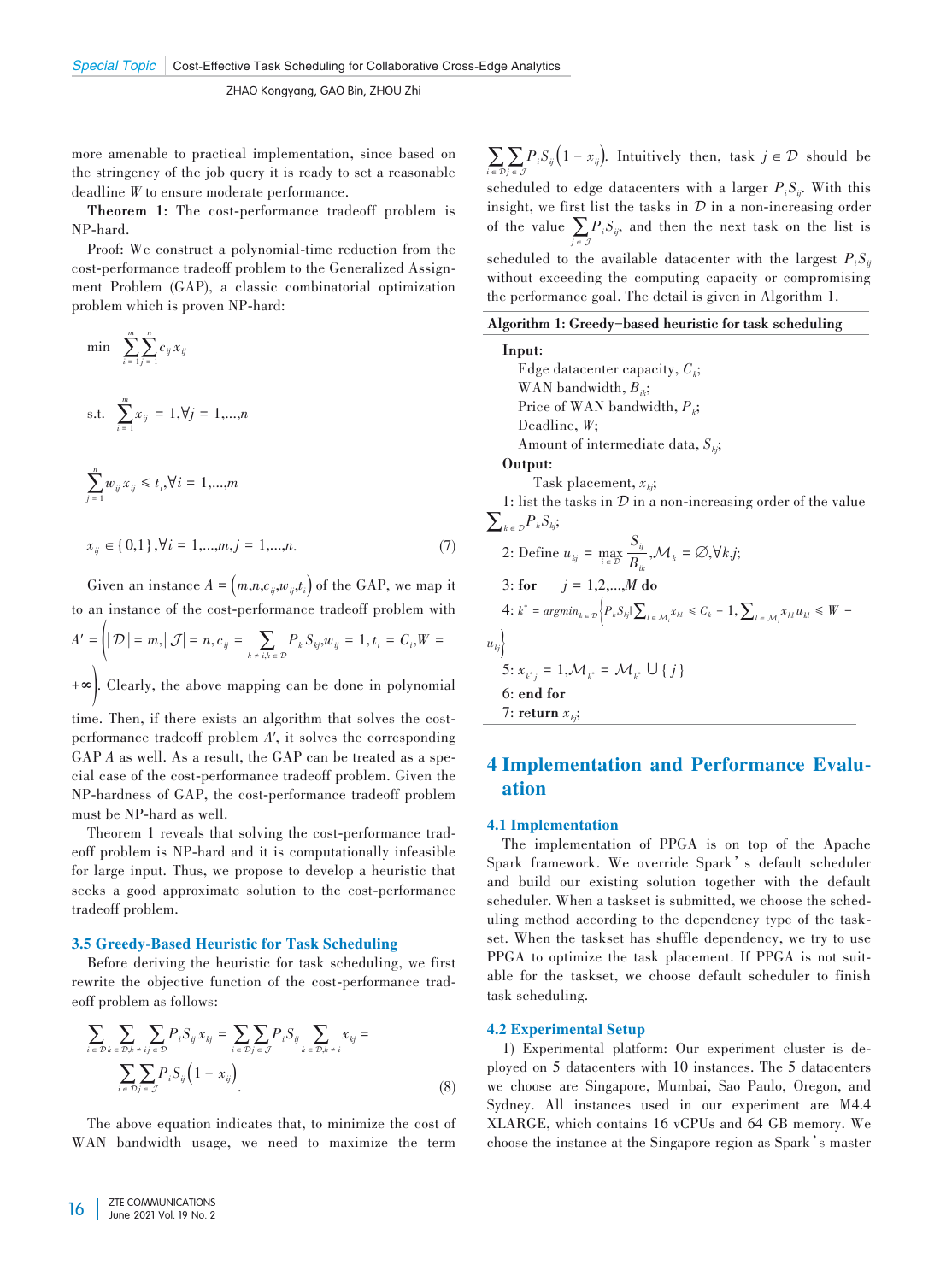and Hadoop Distributed File System's (HDFS) name node. The pair-wise bandwidth between the different EC2 regions is shown in Table 2. The price of outgoing WAN bandwidth usage across geo-distributed datacenters is shown in Table 3.

2) Software Settings: Our instances are running on centOS 7. The Spark version number of our implementation system is 2.1. We use HDFS from Apache Hadoop 2.7.1 as our distributed file system and start all instances as data nodes and worker nodes. The HDFS's block size that we use is 128 MB. The replication of HDFS is 3. Spark runs in standalone mode and does not require additional resource manager intervention.

3) Workload Specifications: To evaluate the effectiveness of our system to various kinds of computation tasks, we mea‑ sure the performance metrics of three applications: Word-Count,  $PageRank<sup>[11]</sup>$ , and  $TeraSort<sup>[12]</sup>$ . Computation tasks can be divided into two categories (i. e., computation intensive and I/O intensive). In our benchmarks, WordCount is computation intensive while PageRank and TeraSort are I/O intensive.

• WordCount: WordCount aims to calculate the number of every single word in passages. WordCount first produces map tasks to calculate the frequency of words in every partition. Then Reduce tasks will collect the results of map tasks to get the final result. This application represents a typical data processing job. We use 11 GB data from Wikipedia as the input file.

• PageRank: PageRank computes the weights of the website using the amount and quality of links. It is a fundamental data processing application. It is used to calculate PageRank for a website. Our experiment uses a dataset that has 1 632 803 nodes and 30 622 564 edges.

• TeraSort: TeraSort is also a benchmark that measures computing ability of the big data framework. It is used to sort the sequences of results in the distributed situation. We generate 1 GB raw data to TeraSort for measurement.

4) Baseline: We compare our scheduler with the situation setting the price factor of each node to 1. According to the objective function of our problem, setting the price to 1 actually minimizes the amount of bandwidth usage. In the case of deadline insensitivity, we will contrast the different performances between minimizing the cost of WAN Bandwidth usage and minimizing WAN bandwidth usage.

## 4.3 Evaluation Results

1) Cost of WAN bandwidth usage: The primary perfor‑ mance metric is the cost of WAN Bandwidth usage. As we can see in Fig. 3, PPGA reduces the cost of WAN Bandwidth usage of WordCount, PageRank, and TeraSort by 30.26%, 25.82% and 31.60%, respectively. There are two reasons behind the cost reduction. Firstly, PPGA mainly considers minimizing the cost of WAN Bandwidth usage of an application rather than the volume of the WAN band-

▼Table 2. Pair-wise bandwidth (in Mbit/s) between 5 different EC2 regions

| City      | Singapore | Oregon   | Sydney | Sao Paulo | Mumbai   |
|-----------|-----------|----------|--------|-----------|----------|
| Singapore | 46 028.8  | 116      | 140    | 63.5      | 390      |
| Oregon    | 123       | 46 284.8 | 137    | 110       | 100      |
| Sydney    | 144       | 124      | 46.592 | 69.0      | 106      |
| Sao Paulo | 66.6      | 109      | 74.5   | 46 899.2  | 79.3     |
| Mumbai    | 390       | 103      | 106    | 73.7      | 46 694.4 |

▼Table 3. Price (in US dollar per GB) of outgoing WAN bandwidth usage

| City  | Singapore | Oregon | Sydney | Sao Paulo | Mumbai |
|-------|-----------|--------|--------|-----------|--------|
| Price | 0.09      | 0.02   | 0.14   | 0.16      | 0.086  |

WAN: wide-area network



▲Figure 3. Data transfer costs of WordCount, PageRank and TeraSort

width usage. When the price is set to 1, the target of PPGA transforms to minimize the bandwidth usage. The second reason is that PPGA entirely considers all reduce tasks in a taskset. When a taskset is submitted to the schedule, PPGA makes a scheduling plan by analyzing overall tasks' distribution, data transferred price and bandwidth speed factors. So, we can get a smaller cost to complete the whole taskset. Further, the cost of WAN bandwidth usage of the whole application will be reduced.

2) Volume of data transferred across datacenters: Fig. 4 shows the results of bandwidth usage. It is clear that the bandwidth usage minimization task scheduling incurs less bandwidth usage. This corresponds to our model in which we donot consider the price. At the same time, the results suggest that PPGA has a larger bandwidth usage, but it has a smaller data transfer cost, which also confirms our assumptions in Section 2.2.

3) Application completion times: Fig. 5 demonstrates that all applications' completion time with different prices is increased relative to the price situation (set to 1). This can be seen as a tradeoff between bandwidth usage and the cost of bandwidth usage. The price set to 1 just minimizes the bandwidth usage. When PPGA considers the price and the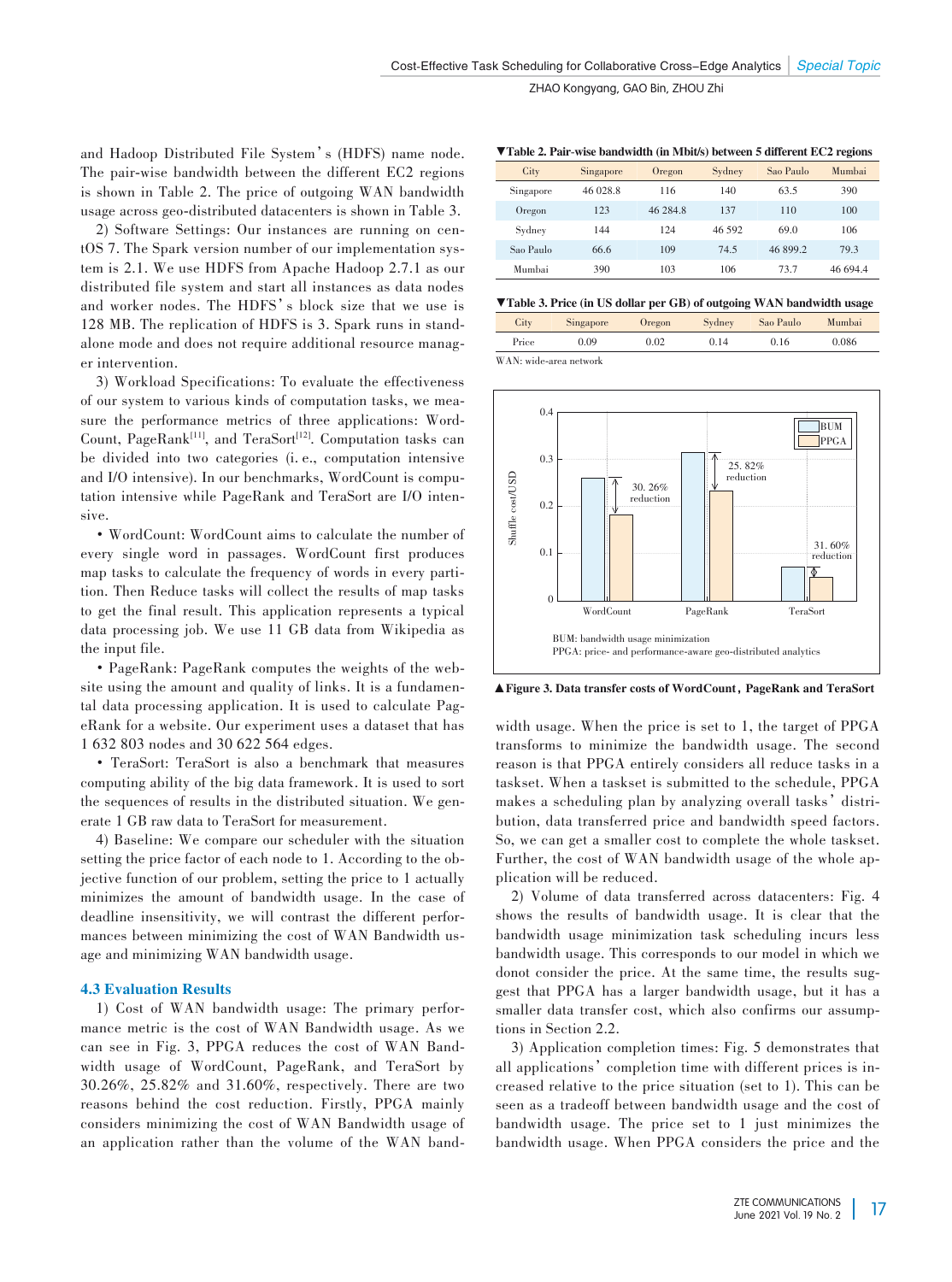

▲Figure 4. WordCount, PageRank and TeraSort's shuffle bandwidth usage across datacenters



▲Figure 5. Application completion times of WordCount, PageRank and TeraSort

bandwidth, a task may be scheduled to a datacenter with a smaller cost, which needs more data transfer time. That is why applications running with PPGA have longer completion time.

# 5 Related Work

Collaborative cross-edge analytics, also known as geo-dis‑ tributed analytics, has received great attention recently, due to the unprecedented increase in data volume. Most of the existing work focuses on optimizing a single objective of either query response time or WAN bandwidth usage. For reducing the usage of expensive WAN bandwidth, Pixida<sup>[7]</sup> works on dividing the DAG graph of a job into several parts to be processed in a datacenter. JetStream<sup>[13]</sup>, a stream processing for data structured as online analytical processing (OLAP) cubes, relies entirely on aggregation and approximation to re‑ duce bandwidth. However, JetStream does not optimize data and task placement. Geode<sup>[8]</sup> jointly catches intermediate re-

sults and optimizes task placement for Structured Query Language (SQL) queries. It optimizes WAN bandwidth usage but may lead to a poor performance. Flutter<sup>[10]</sup> carefully orchestrates task placement by exploiting bandwidth heterogeneity of the WAN. Note that none of the above work considers the cost of WAN bandwidth usage. On the other hand, Iridium<sup>[6]</sup> and the most recent work $[5]$  jointly optimize the task and input data placement to reduce both response time and WAN traffic. Our work is inherently different from them in at least three important aspects. First, we leverage the heterogeneities of both the usage price and the bandwidth of the WAN, while Iridium and the work in Ref. [5] only consider the bandwidth diversity of the WAN. Second, rather than assuming that the network bottleneck exists in the up/down links of edge sites, we assume the cross-edge links as the bottleneck. Third, Iridium places tasks via solving the NP-hard problem with solvers like Gurobi, while we apply a simple heuristic which has better computational efficiency and scalability.

## 6 Conclusions

In this paper, we study the task scheduling problem for collaborative cross-edge analytics to jointly optimize cost and performance. We first demonstrate that, the commonly adopted approach of WAN bandwidth usage does not necessarily minimize the cost of WAN bandwidth usage, due to the price heterogeneity of WAN bandwidth usage. To fully explicit the price heterogeneity, we propose PPGA, a price and performance-aware task scheduler for collaborative cross-edge analytics. Unfortunately, the problem of WAN cost minimization under performance constraint is shown to be NP-hard, and thus computationally intractable for large inputs. To address this challenge, we propose an efficient greedy-based heuristic to improve the cost-efficiency of collaborative cross-edge analytics. The implementation of PP‑ GA is based on Apache Spark, and extensive experiments across 5 Amazon EC2 regions demonstrate the cost-efficiency of PPGA.

#### Reference

- [1] ANANTHANARAYANAN G, BAHL P, BODÍK P, et al. Real-time video analytics: the killer App for edge computing [J]. Computer, 2017, 50(10): 58– 67. DOI: 10.1109/MC.2017.3641638
- [2] JAIN S, ZHANG X, ZHOU Y H, et al. Spatula: Efficient cross-camera video analytics on large camera networks [C]//2020 IEEE/ACM Symposium on Edge Computing (SEC). San Jose, USA: IEEE, 2020: 110 – 124. DOI: 10.1109/SEC50012.2020.00016